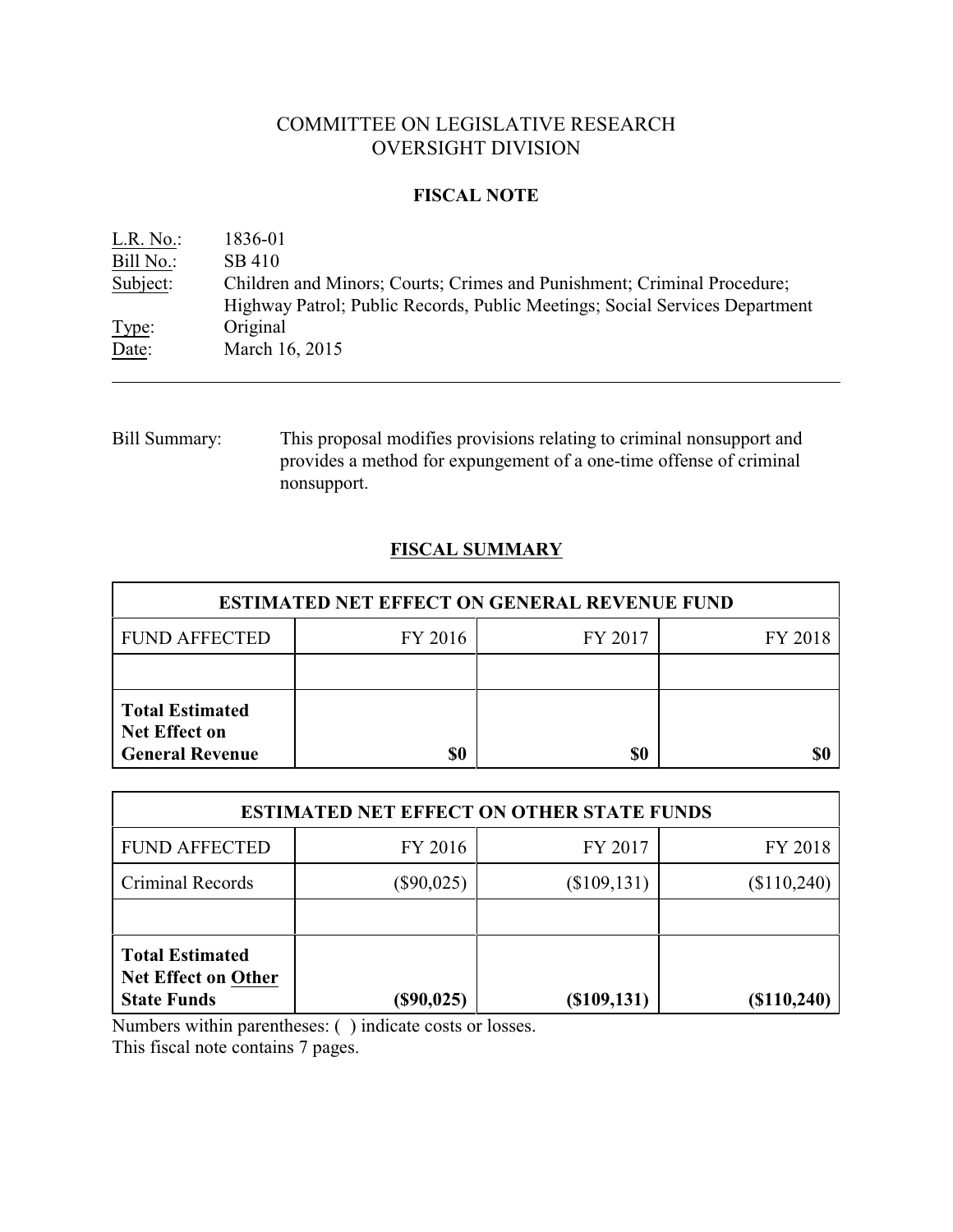L.R. No. 1836-01 Bill No. SB 410 Page 2 of 7 March 16, 2015

| <b>ESTIMATED NET EFFECT ON FEDERAL FUNDS</b>                        |         |         |         |  |
|---------------------------------------------------------------------|---------|---------|---------|--|
| <b>FUND AFFECTED</b>                                                | FY 2016 | FY 2017 | FY 2018 |  |
|                                                                     |         |         |         |  |
|                                                                     |         |         |         |  |
| <b>Total Estimated</b><br>Net Effect on All<br><b>Federal Funds</b> | \$0     | \$0     |         |  |

| <b>ESTIMATED NET EFFECT ON FULL TIME EQUIVALENT (FTE)</b>    |         |         |         |  |
|--------------------------------------------------------------|---------|---------|---------|--|
| <b>FUND AFFECTED</b>                                         | FY 2016 | FY 2017 | FY 2018 |  |
| Criminal Records                                             | 2 FTE   | 2 FTE   | 2 FTE   |  |
|                                                              |         |         |         |  |
| <b>Total Estimated</b><br><b>Net Effect on</b><br><b>FTE</b> | 2 FTE   | 2 FTE   | 2 FTE   |  |

**Estimated Net Effect (expenditures or reduced revenues) expected to exceed \$100,000 in any** of the three fiscal years after implementation of the act.

| <b>ESTIMATED NET EFFECT ON LOCAL FUNDS</b> |         |         |         |
|--------------------------------------------|---------|---------|---------|
| <b>FUND AFFECTED</b>                       | FY 2016 | FY 2017 | FY 2018 |
| Local Government                           | \$0     | \$0     | \$0     |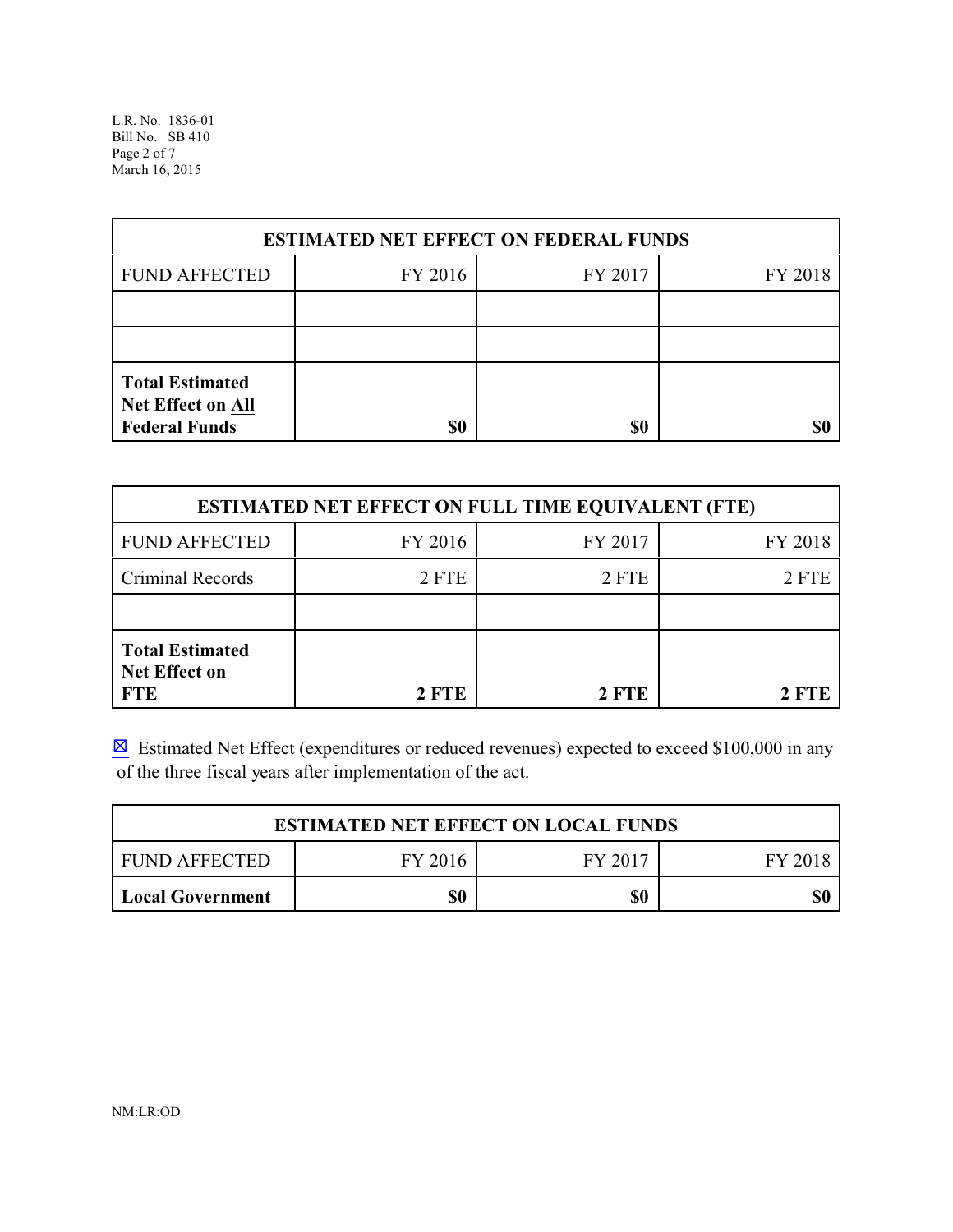L.R. No. 1836-01 Bill No. SB 410 Page 3 of 7 March 16, 2015

#### **FISCAL ANALYSIS**

### ASSUMPTION

**Oversight** was unable to receive some of the agency responses in a timely manner due to the short fiscal note request time. Oversight has presented this fiscal note on the best current information that we have or on prior year information regarding a similar bill. Upon the receipt of agency responses, Oversight will review to determine if an updated fiscal note should be prepared and seek the necessary approval of the chairperson of the Joint Committee on Legislative Research to publish a new fiscal note.

In response to similar legislation from this year, HB 178, officials at the **Department of Public Safety's Missouri Highway Patrol (DPS/MHP)** assumed in the Criminal Justice Information Services Division (CJIS) there are currently 12,689 felony arrests with corresponding court actions for felony nonsupport in the Central Repository that would qualify for expungement under this provision. There are an additional 17,462 felony arrests with corresponding court actions that would become eligible over the next eight years, which averages 2,182 per year. The current expungement process, pursuant to Chapter 610, takes approximately 90 minutes to process. One FTE can handle 1,237 expungements per year. Conservatively, at least two FTE would be required to initially handle the expungments created by this legislation. Clearly, if a large number of these expungements were to be granted with even two FTE, the backlog would compound greatly to the point it may take several years to catch up.

1 FTE = 1,856 hours (average work hours per year) x 60 minutes per hour = 111,360 minutes per year. The current average time per petition to log, process, research, review, create related correspondences, and to expunge the information when the order is received is 90 minutes. Therefore, one FTE can handle 1,237 expungements per year  $= 111,360/90$ . These FTE (CJIS Technicians) would be necessary to process all expungement requests, review criminal history records, contact any agency associated with the arrests or convictions, and collect the necessary data for the court orders.

Based on the average yearly salary and benefit rate per FTE at \$53,365 and the ability of that employee to process 1,237 expungements per year, the cost alone per expungement is \$53,365  $\backslash$  $1,237 = $43.14$ . It is suggested that a fee, similar to the criminal history background check fee, be implemented for the cost of researching and reviewing the criminal histories, as well as contacting of the various agencies associated with the arrests. In researching other states with similar expungement requirements, they all charge a fee to offset the cost of the time required to process the expungements. Their fees ranged from \$50 to \$450 per petition per arrest date.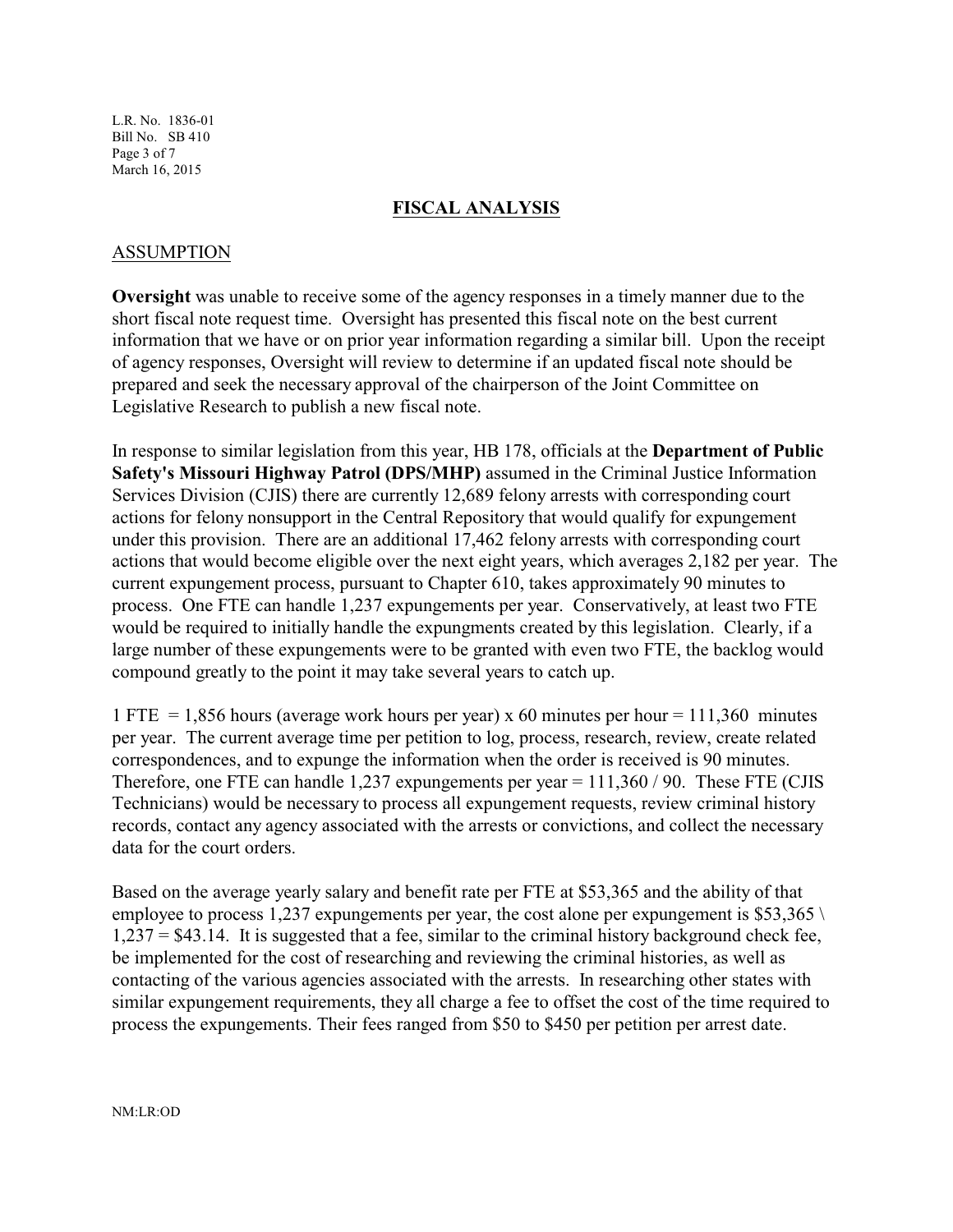L.R. No. 1836-01 Bill No. SB 410 Page 4 of 7 March 16, 2015

### ASSUMPTION (continued)

These FTE will most likely be 2nd and 3rd shift employees so they would not require any equipment. However, there would be recurring costs of \$650 per year per FTE for office supplies and phone charges. If any FTE were placed on the 1st shift, standard equipment would be required at a one-time cost of \$3,566 per FTE.

Officials at the **Office of the State Courts Administrator** assume the proposed legislation changes the laws regarding arrearages and the expungement of certain records related to criminal nonsupport. During the past five years there has been an average of 5,234 criminal nonsupport convictions. This legislation should not have a significant impact on the judiciary.

| Number of Guilty |
|------------------|
| Outcomes         |
| 4,919            |
| 5,133            |
| 4,947            |
| 4,276            |
| 6,894            |
| 26,169           |
| 5,234            |
|                  |

In response to similar legislation from this year, HB 178, officials at the **Office of the Attorney General** assumed that any potential costs arising from this proposal can be absorbed with existing resources.

Officials at the **Office of the State Public Defender** and the **Office of Prosecution Services** each assume no fiscal impact to their respective agencies from this proposal.

In response to similar legislation filed this year, HB 178, officials at the **Department of Mental Health**, the **Department of Social Services** and the **Department of Corrections** each assumed no fiscal impact to their respective agencies from this proposal.

Officials at the **Cole County Sheriff's Office**, the **Boone County Sheriff's Department**, **St. Louis County**, the **Jackson County Board of Election Commission** and the **Platte County Board of Election Commission** each assume no fiscal impact to their respective entities from this proposal.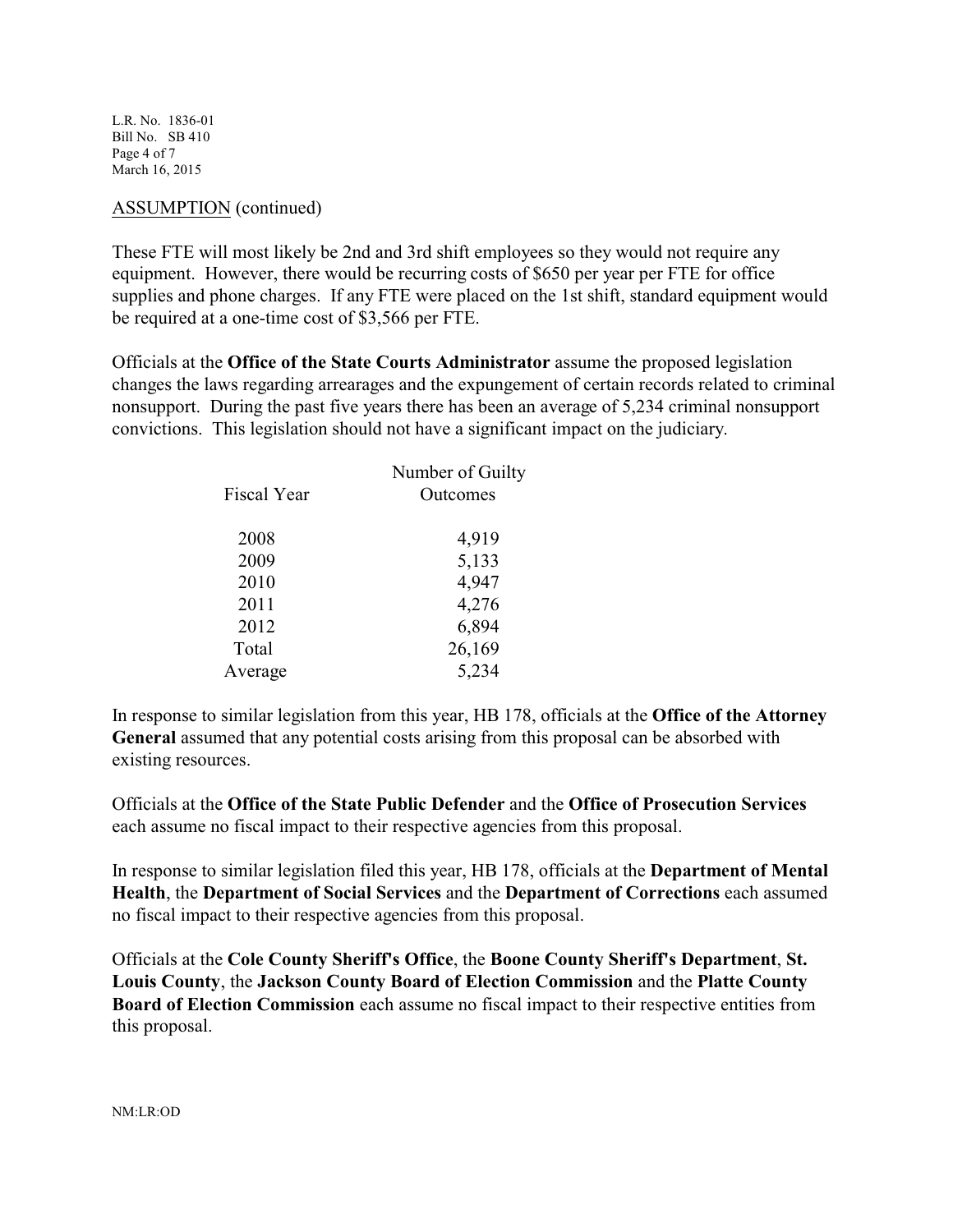L.R. No. 1836-01 Bill No. SB 410 Page 5 of 7 March 16, 2015

#### ASSUMPTION (continued)

In response to similar legislation filed this year, HB 178, officials at the **St. Louis County Police Department**, the **City of Kansas City**, the **St. Louis County Board of Election Commission**, the **City of Columbia**, the **Independence Police Department**, the **City of Jefferson** and the **Springfield Police Department** each assumed no fiscal impact to their respective organizations from this proposal.

| FISCAL IMPACT - State Government      | FY 2016            | FY 2017       | FY 2018        |
|---------------------------------------|--------------------|---------------|----------------|
|                                       | $(10 \text{ Mo.})$ |               |                |
| <b>CRIMINAL RECORDS FUND</b>          |                    |               |                |
| Costs - DPS/MHP                       |                    |               |                |
| <b>Personal Service</b>               | $(\$47,560)$       | $(\$57,643)$  | $(\$58,219)$   |
| <b>Fringe Benefits</b>                | $(\$41,382)$       | $(\$50,155)$  | $(\$50,656)$   |
| Equipment and Expense                 | (\$1,083)          | (\$1,333)     | (\$1,365)      |
| <b>Total Costs - DPS/MHP</b>          | $(\$90,025)$       | (\$109,131)   | (\$110,240)    |
| FTE Change - DPS/MHP                  | 2 FTE              | 2 FTE         | 2 FTE          |
| <b>ESTIMATED NET EFFECT ON</b>        |                    |               |                |
| <b>CRIMINAL RECORDS FUND</b>          | <u>(\$90,025)</u>  | ( \$109, 131) | $($ \$110,240) |
| Estimated Net FTE Change for Criminal |                    |               |                |
| Records Fund                          | 2 FTE              | 2 FTE         | 2 FTE          |
|                                       |                    |               |                |
|                                       |                    |               |                |
| FISCAL IMPACT - Local Government      | FY 2016            | FY 2017       | FY 2018        |
|                                       | $(10 \text{ Mo.})$ |               |                |
|                                       | <u>\$0</u>         | <u>\$0</u>    | <u>\$0</u>     |
|                                       |                    |               |                |

# FISCAL IMPACT - Small Business

No direct fiscal impact to small businesses would be expected as a result of this proposal.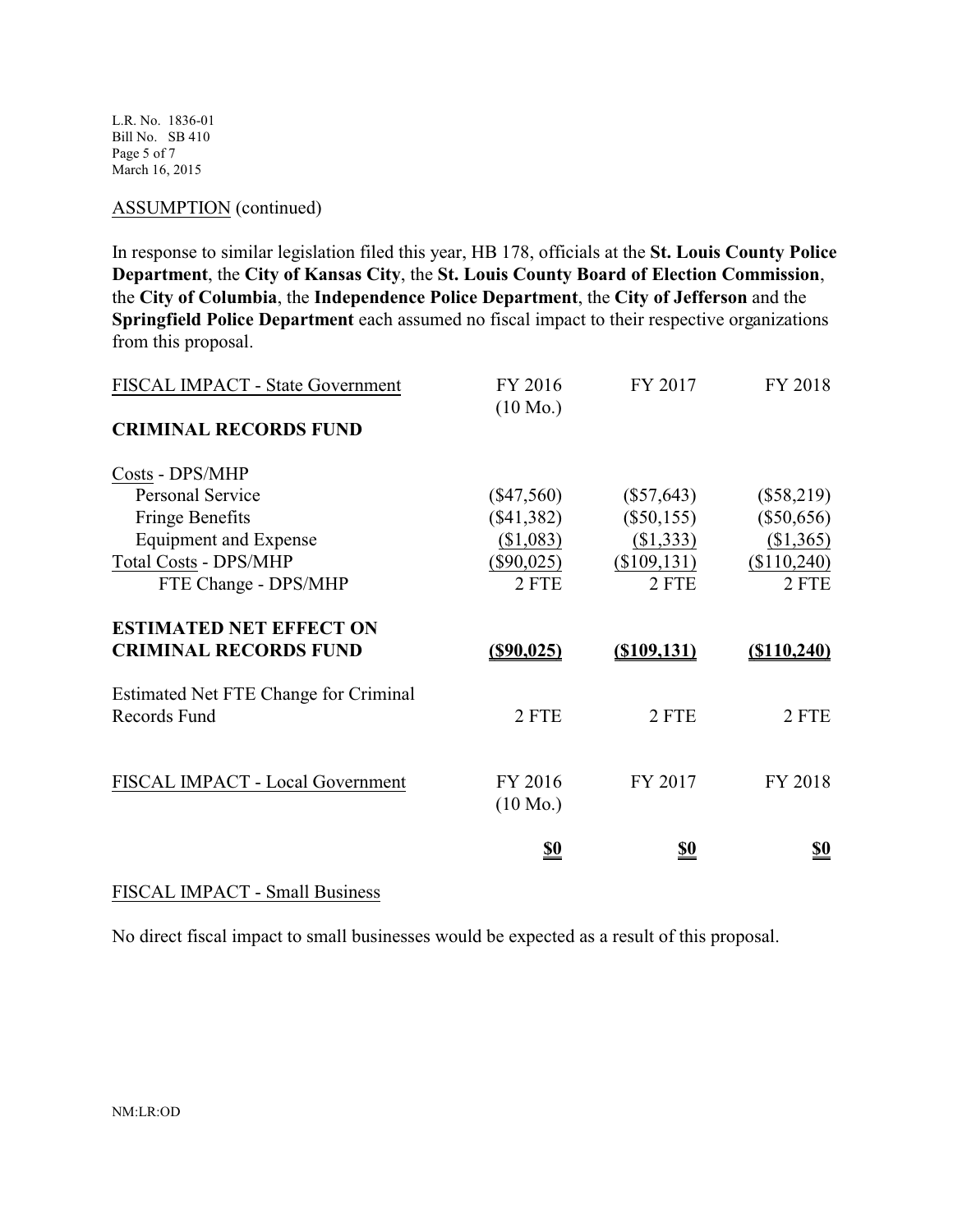L.R. No. 1836-01 Bill No. SB 410 Page 6 of 7 March 16, 2015

#### FISCAL DESCRIPTION

This act provides a definition for arrearage in the section of law that provides criminal penalties for failing to pay child support. Under current law, the crime of nonsupport becomes a Class D felony when the total arrearage exceeds an aggregate of 12 monthly payments. This act provides that the crime is a Class D felony when the arrearage exceeds the aggregate of 24 missed monthly payments.

Current law allows payment of all arrearage and current support to be a condition of probation or parole when a person is convicted of nonsupport. This act also allows the condition to be placed on a person who was found guilty of nonsupport. This act provides a process for a person who was found guilty of a first offense of criminal nonsupport to petition, after a period of at least eight years, for a one-time expungement of all official records of his or her arrest, plea, trial, or conviction. A person granted an expungement may also request expungement of his or her DNA sample and profile from the Missouri State Highway Patrol Crime Laboratory.

This legislation is not federally mandated, would not duplicate any other program and would not require additional capital improvements or rental space.